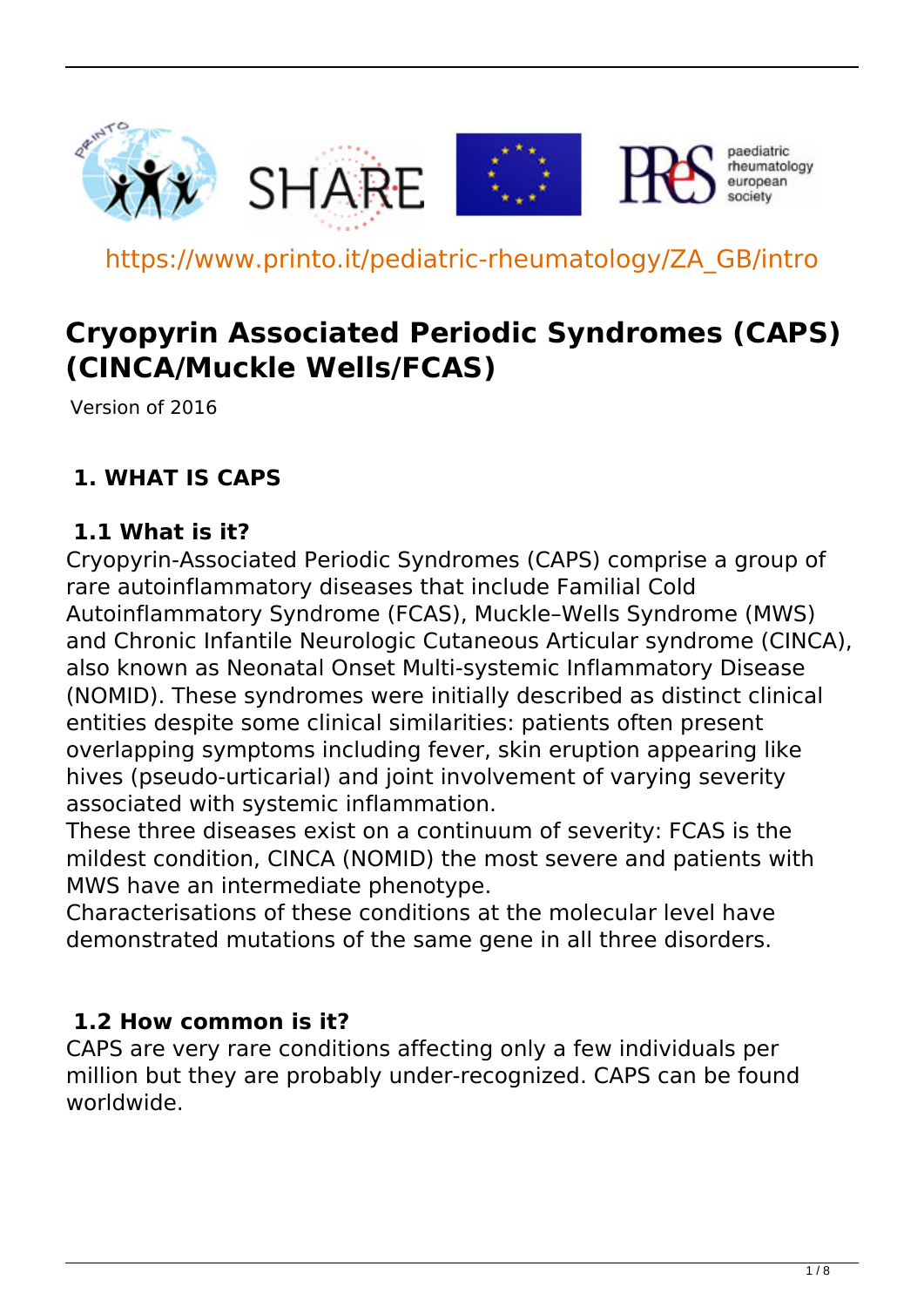#### **1.3 What are the causes of the disease?**

CAPS are genetic diseases. The responsible gene for the 3 clinical entities (FCAS, MWS, CINCA/NOMID) is called NLRP3 (previously referred to as CIAS1), and encodes for a protein called cryopyrin. This protein plays a key role in the inflammatory response of the body. If the gene is disrupted, it confers an increased function to the protein (called gain of function) and inflammatory responses are enhanced. These enhanced inflammatory responses are responsible for the clinical symptoms observed in CAPS.

In 30% of patients with CINCA/NOMID, no mutation of CIAS1 is found. Some "mutation negative" CAPS patients may actually have the NLRP3 mutation, but affecting too low a percentage of cells to be detected by conventional genetic tests, but still enough to cause the disease. There is some degree of genotype/phenotype correlation; mutations found in patients with mild forms of CAPS have not been identified in severely affected patients and vice versa. Additional genetic or environmental factors might also modulate severity and symptoms of disease.

### **1.4 Is it inherited?**

CAPS are inherited as an autosomal dominant disease. This means the disease is transmitted by one of the parents who has the disease and carries an abnormal copy of CIAS1 gene. As everyone has 2 copies of all our genes, the risk of an affected parent transmitting the mutated copy of the gene CIAS1 and hence giving the disease to each child is 50%. De novo (new) mutations may also occur; in such cases, neither parent has the disease and neither carries a mutation in the NLRP3 gene but disruption of the NLRP3 gene appears upon conception. In this case, the risk of another child developing CAPS is extremely low.

### **1.5 Is it infectious?**

CAPS are not infectious.

### **1.6 What are the main symptoms?**

The rash  $-$  a key symptom in all three diseases  $-$  is usually the first notable symptom. Regardless of the syndrome, it exhibits the same characteristics: it is a migratory maculo-papular rash (appearing like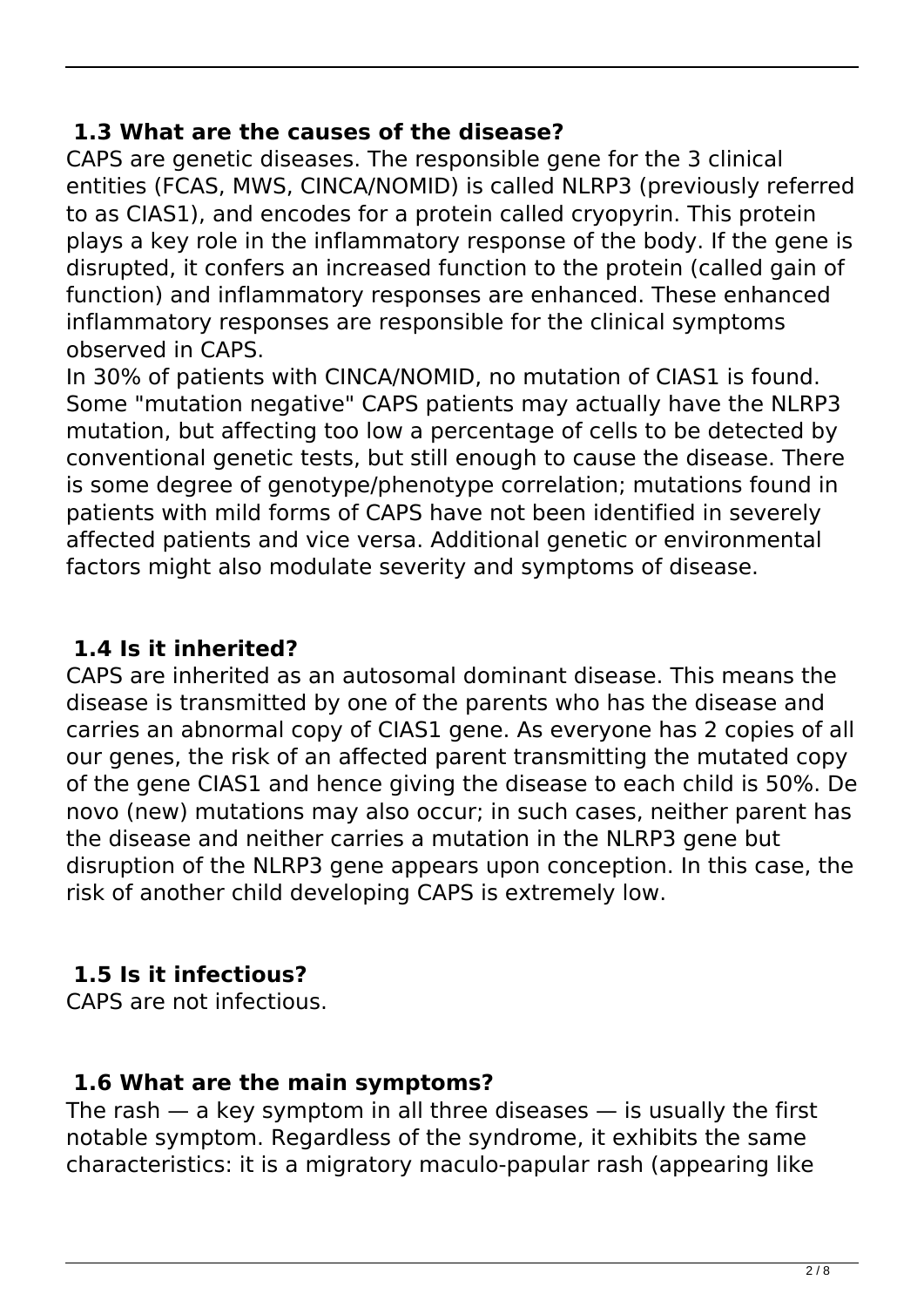urticaria), usually not itching. The intensity of the skin rash can vary from patient to patient and with disease activity.

FCAS, formerly known as familial cold urticaria, is characterised by recurrent short episodes of fever, rash and joint pain precipitated by exposure to cold temperatures. Other commonly reported symptoms include conjunctivitis and muscle pain. Symptoms usually begin 1–2 hours after generalized exposure to cold temperatures or to significant variation in temperature, and the length of the attacks is usually short (less than 24 hours). These attacks are self-limiting (meaning that they resolve without treatment). Patients frequently report a pattern of feeling well in the morning after a warm night but getting worse later in the day after a cold trigger. Early onset of the disease, at birth or within the first 6 months of life, is common. Inflammation in the blood is observed during episodes of inflammation. Quality of life of patients with FCAS may be variably affected due to frequency and intensity of symptoms. However, late complications such as deafness and amyloidosis usually do not occur.

MWS is characterised by recurrent episodes of fever and rash associated with joint and eye inflammation, although fever is not always present. Chronic fatigue is very frequent.

Precipitating factors are usually not identified and cold triggering is rarely observed. The course of the disease varies between individuals from more typical recurrent attacks of inflammation to more permanent symptoms. As in FCAS, patients with MWS often describe a pattern of worsening symptoms in the evening. The first symptoms occur early in life but late presentation in childhood has been described.

Deafness is common (occurring in approximately 70% of cases) and usually begins in childhood or early adulthood; amyloidosis is the most serious complication of MWS and develops in adulthood in approximately 25% of cases. This complication is due to deposition of amyloid, a special protein related to inflammation, in some organs (such as the kidneys, gut, skin or heart). These depositions cause gradual loss of function of the organ, especially of the kidneys; it manifests as proteinuria (loss of protein in the urine) followed by impaired renal function. Amyloidosis is not specific to CAPS and it may complicate other chronic inflammatory diseases.

Inflammation in the blood is observed during episodes of inflammation or more permanently in more severe cases. Quality of life of these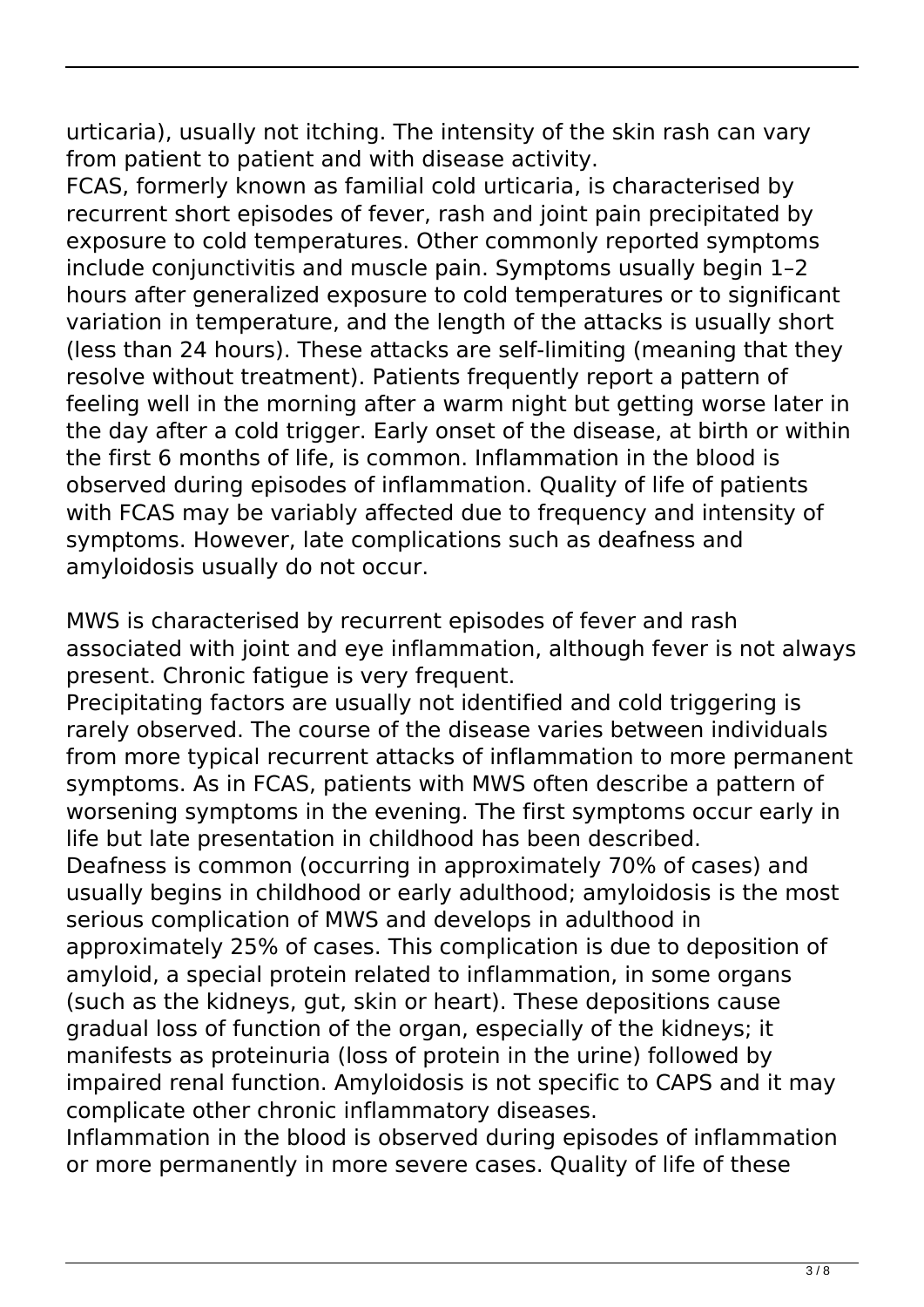patients is variably affected.

CINCA (NOMID) is associated with the most severe symptoms in this spectrum of diseases. The rash is usually the first sign and occurs at birth or in early infancy. One-third of patients may be premature or small for gestational age. Fever can be intermittent, very mild or in some cases absent. Patients frequently complain of fatigue. Bone and joint inflammation vary in severity; in approximately twothirds of patients, joint manifestations are limited to joint pain or transient swelling during flare-ups. In one-third of cases, however, severe and disabling joint involvement occurs as a result of cartilage overgrowth. These overgrowth arthropathies can cause gross deformity of the joints, with pain and limited range of motion. Knees, ankles, wrists and elbows are the joints most commonly affected in a symmetric pattern. Radiological manifestations are distinctive. Overgrowth arthropathies, when present, usually occur early in life, before the age of 3 years.

Abnormalities of the central nervous system (CNS) are present in almost all patients and are caused by chronic aseptic meningitis (noninfectious inflammation of the membrane surrounding the brain and spinal cord). This chronic inflammation is responsible for chronic increased intracranial pressure. Symptoms related to this condition will vary in intensity and include chronic headaches, sometimes vomiting, irritability in young children and papilloedema in fundoscopy (a specialised ophthalmologic exam). Epilepsy (seizures) and cognitive impairment occur occasionally in severely affected patients. Eyes can also be affected by the disease; inflammation can occur at the anterior and/or posterior part of the eye, regardless the presence of papilloedema. Ocular manifestations can progress to ocular disability in adulthood (loss of vision). Perceptive deafness is frequent and develops in late childhood or later in life. Amyloidosis develops with increasing age in 25% of patients. Growth retardation and delay in the development of pubertal traits may be observed as a consequence of chronic inflammation. Blood inflammation is persistent in most cases. Careful examination of patients with CAPS usually reveals extensive overlap of clinical symptoms. Patients with MWS might report symptoms consistent with FCAS, such as cold susceptibility (i.e. more frequent attacks in winter), or symptoms consistent with mild CNS involvement, such as frequent headaches or asymptomatic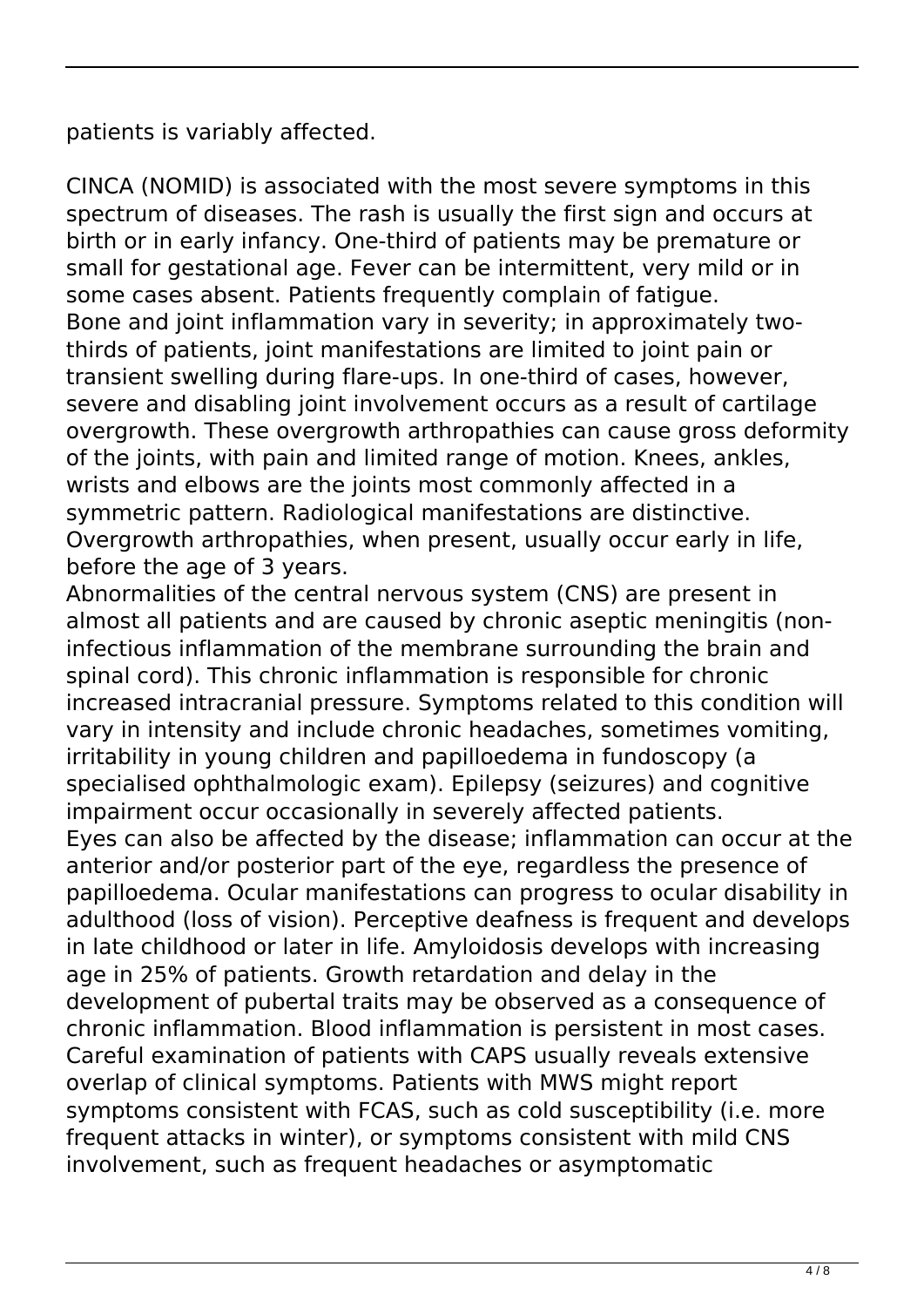papilloedema, as seen in patients with CINCA (NOMID). Similarly, symptoms related to neurological involvement can become obvious in patients with increasing age. Members of the same family who are affected by CAPS can present mild variability of severity; however, severe manifestations of CINCA (NOMID), such as overgrowth arthropathy or severe neurological involvement, have never been reported in members of families affected by mild forms of CAPS (FCAS or mild MWS).

### **1.7 Is the disease the same in every child?**

Huge variability of severity is observed among CAPS. Patients with FCAS have a mild disease with good long-term prognosis. MWS patients are more severely affected, due to possible deafness and amyloidosis. CINCA/NOMID patients have the most severe disease. Among this group, variability also exists depending on the severity of neurological and joint involvement.

# **2. DIAGNOSIS AND THERAPY**

# **2.1 How is it diagnosed?**

Diagnosis of CAPS is based on clinical symptoms before being genetically confirmed. Distinction between FCAS and MWS or MWS and CINCA/NOMID might be difficult because of overlapping symptoms. Diagnosis is based on clinical symptoms and medical history of the patient. Ophthalmologic evaluation (in particular fundoscopy), CSF examination (lumbar puncture) and radiological evaluation are helpful in distinguishing contiguous diseases.

# **2.2 Can it be treated or cured?**

CAPS cannot be cured since they are genetic diseases. However, thanks to substantial advances in the understanding of these disorders, new promising drugs are now available to treat CAPS and are under investigation for their long-term effect.

### **2.3 What are the treatments?**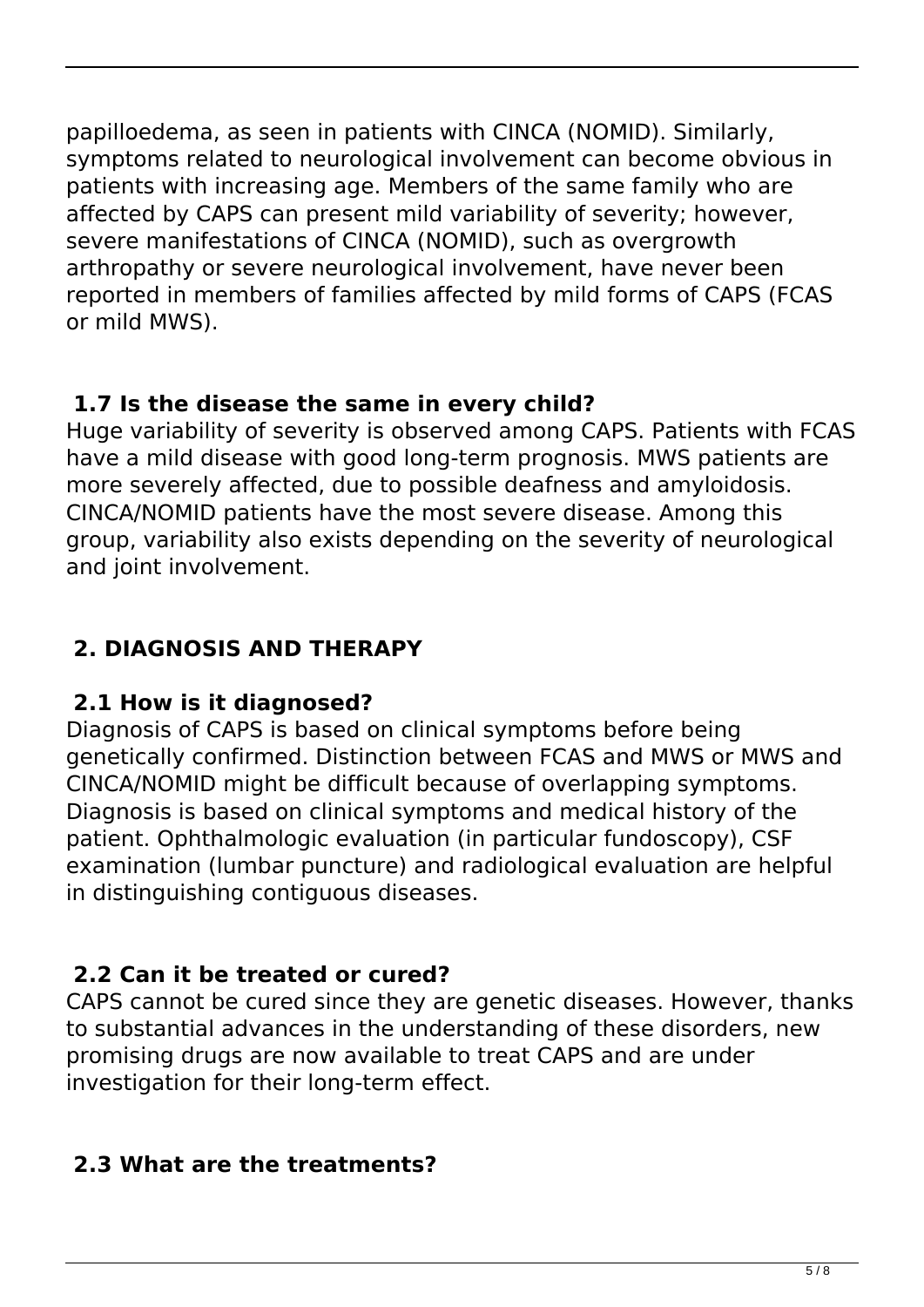Recent work on the genetics and physiopathology of CAPS shows that IL-1β, a powerful cytokine (protein) of inflammation, is overproduced in these conditions and plays a major role in the onset of the disease. Currently, a number of drugs that inhibit IL-1β (IL-1 blockers) are in various stages of development. The first drug used in treating these conditions was anakinra. It was shown to be rapidly efficient in controlling inflammation, rash, fever, pain and fatigue in all CAPS. This treatment also effectively improves neurological involvement. In some conditions, it may improve deafness and control amyloidosis. Unfortunately, this drug does not seem to be effective on overgrowth arthropathy. Doses required depend on disease severity. Treatment must be started early in life, before chronic inflammation causes irreversible organ damage such as deafness or amyloidosis. It requires daily subcutaneous injection. Local reactions at the injection site are frequently reported but may resolve with time. Rilonacept is another anti-IL-1 drug approved by the FDA (Food and Drug Administration in USA) for patients older than 11 years who suffer from FCAS or MWS. Weekly subcutaneous injections are required. Canakinumab is another anti-IL-1 drug recently approved by the FDA and European Medicines Agency (EMA) for CAPS patients older than 2 years. In MWS patients, this drug has been recently shown to effectively control the inflammatory manifestations with a subcutaneous injection every 4 to 8 weeks. Due to the genetic nature of the disease, it is conceivable that the pharmacological blockade of IL-1 should be maintained for long periods, if not life-long.

### **2.4 How long will the disease last?**

CAPS are life-long disorders.

#### **2.5 What is the long-term prognosis (predicted outcome and course) of the disease?**

The long-term prognosis of FCAS is good but quality of life can be affected by recurrent episodes of fever. In MWS syndrome, the longterm prognosis may be affected by amyloidosis and impaired renal function. Deafness is also a significant long-term complication. Children with CINCA may have growth disturbances during the course of the disease. In CINCA/NOMID, the long-term prognosis depends on the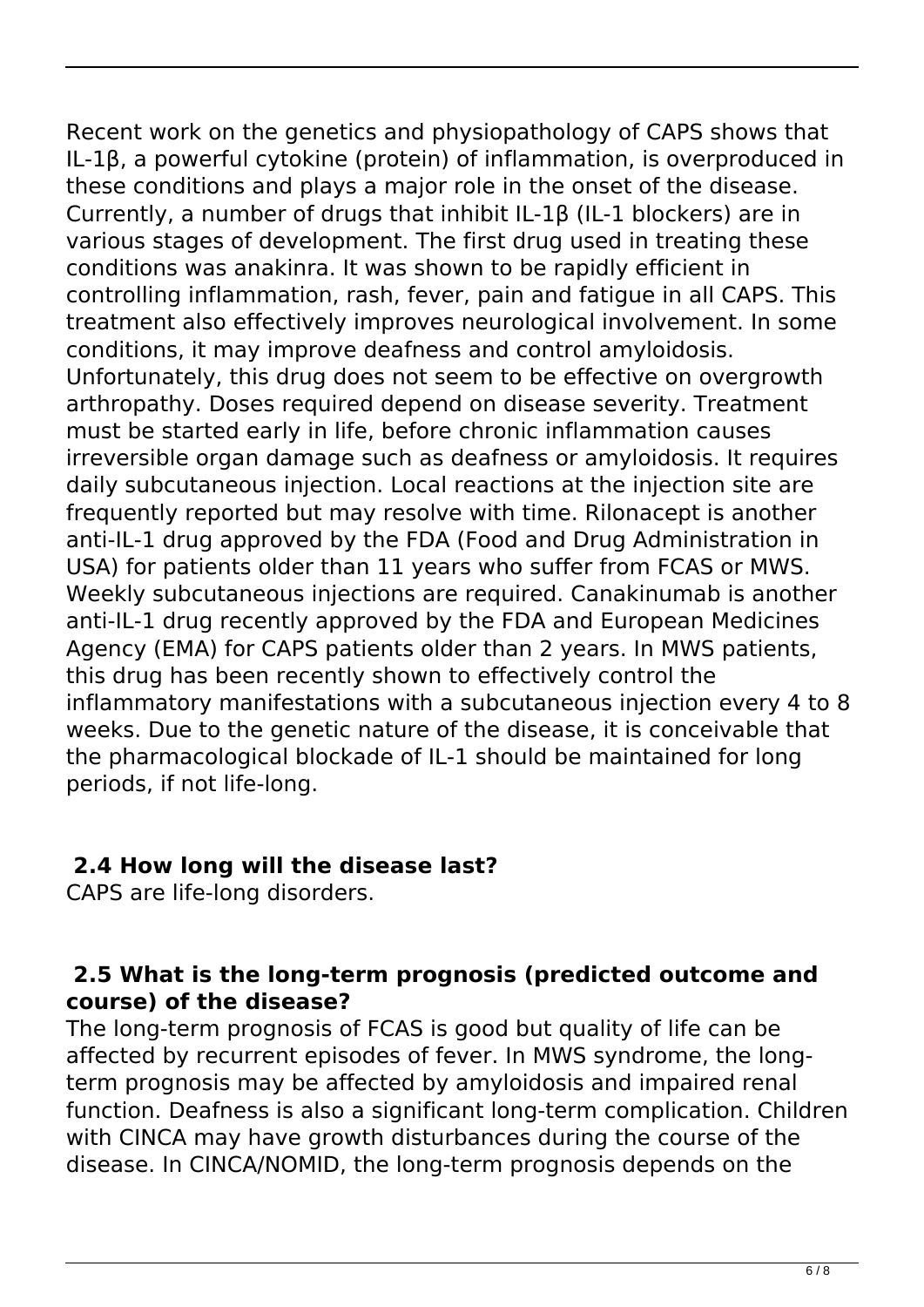severity of neurological, neurosensorial and joint involvements. Hypertrophic arthropathies may impose severe disabilities. Premature death is possible in severely affected patients. Treatment with IL-1 blockers has greatly improved the outcome of CAPS.

# **3. EVERYDAY LIFE**

#### **3.1 How might the disease affect the child and the family's daily life?**

Quality of life can be affected by recurrent episodes of fever. There can often be considerable delay before the correct diagnosis is made, which may give rise to parental anxiety and sometimes to unnecessary medical procedures.

### **3.2 What about school?**

It is essential to continue education in children with chronic diseases. There are a few factors that may cause problems for school attendance and it is therefore important to explain the child's possible needs to teachers. Parents and teachers should do whatever they can to allow the child to participate in school activities in a normal way, in order not only for the child to be successful academically but also to be accepted and appreciated by both peers and adults. Future integration in the professional world is essential for the young patient and is one of the aims of the global care of chronically ill patients.

### **3.3 What about sports?**

Playing sports is an essential aspect of the everyday life of any child. One of the aims of therapy is to allow children to conduct a normal life as much as possible and to consider themselves not different from their peers. All activities can therefore be performed as tolerated. However, restricted physical activity or rest may be necessary during the acute phase.

### **3.4 What about diet?**

There is no specific dietary advice. In general, the child should observe